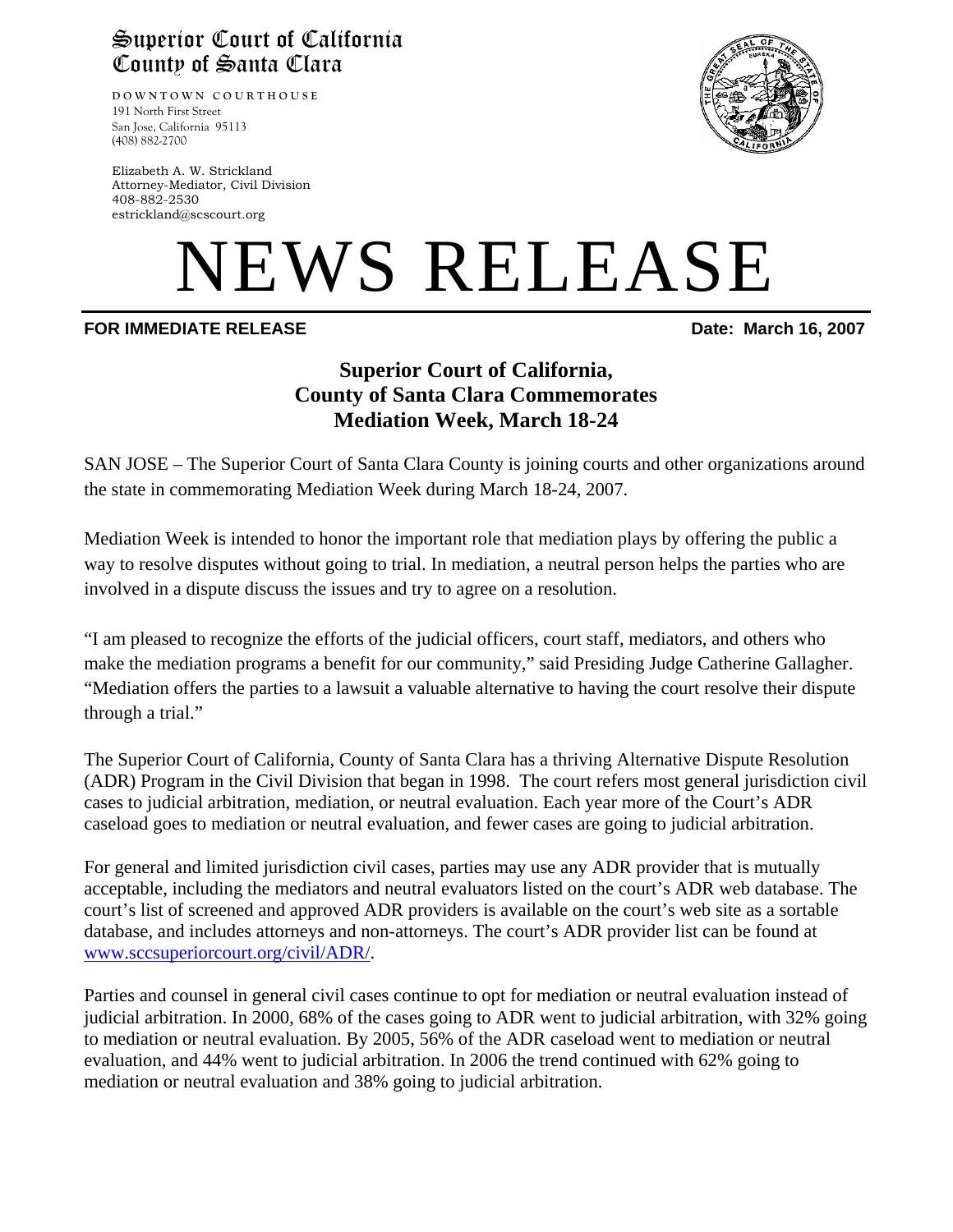The following are highlights from evaluations of the panelists on the court's Civil Division ADR provider list;

- 75 percent of the disputes were resolved as a direct result of the ADR process.
	- o One provider reported full resolution in 94 percent of his mediations.

• Reduced litigation costs were attributed to the ADR process in 65 percent of the disputes. Cost reductions were most often reported in the following ranges:

- o \$5000 \$5999,
- o \$10,000 \$19,999, and
- $\degree$  \$20,000 \$49,999.

These numbers indicate a savings to parties estimated to be more than **\$7,000,000** in reduced litigation costs over the life of the civil division ADR program.

- Median estimated savings to the court was five days.
- Savings of 10 days or more were estimated in many cases.

• The Court is referring a projected 900 cases annually to mediation, with as many as 1300 cases going to mediation in some fiscal years.

• For each Court day saved, the monetary savings is an estimated minimum \$3943 (per Code of Civil Procedure section 1775(f)). Each court day's savings, multiplied by average annual mediation case load and assuming only 1 trial day for each case, comes to more than **\$3,000,000** saved in court costs for the average fiscal year.

- 97 percent of the parties responding to the evaluation would use the neutral again
- 97 percent of all parties responding to the evaluation would use the ADR process again

Over the past 25 years, court mediation programs have helped the public resolve many cases. (See attached Fact Sheet.)

The Legislature has found and declared that it is in the public's interest for mediation to be encouraged and used where appropriate by the courts. (California Code of Civil Procedure, section 1775 (c).)

The Judicial Council of California, the policy-making body for state courts, has declared the third week in March as Mediation Week to coincide with similar recognitions by other public officials and agencies. The week is designed to increase public awareness of the availability and benefits of court mediation programs and to recognize the efforts of those who make them successful.

For more information on mediation and Mediation Week, please visit the California Courts Web site at www.courtinfo.ca.gov/programs/adr/events.htm.